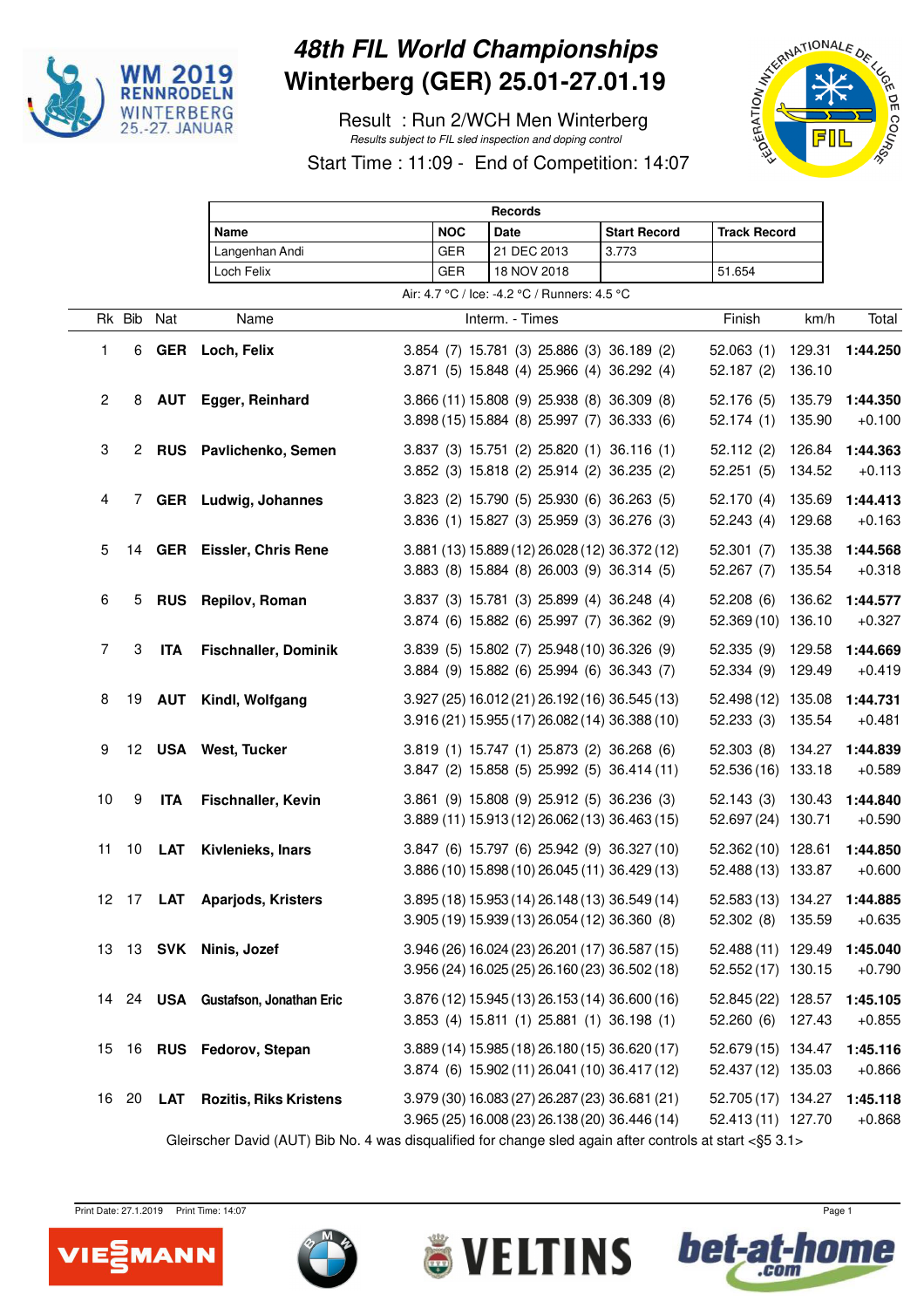

## **48th FIL World Championships Winterberg (GER) 25.01-27.01.19**

 Result : Run 2/WCH Men Winterberg Results subject to FIL sled inspection and doping control



bet-at

**COLU** 



Start Time : 11:09 - End of Competition: 14:07

|    |        |            | <b>Records</b>                   |  |            |                                                |                     |                     |        |            |
|----|--------|------------|----------------------------------|--|------------|------------------------------------------------|---------------------|---------------------|--------|------------|
|    |        |            | Name                             |  | <b>NOC</b> | Date                                           | <b>Start Record</b> | <b>Track Record</b> |        |            |
|    |        |            | Langenhan Andi                   |  | <b>GER</b> | 21 DEC 2013                                    | 3.773               |                     |        |            |
|    |        |            | Loch Felix                       |  | <b>GER</b> | 18 NOV 2018                                    |                     | 51.654              |        |            |
|    |        |            |                                  |  |            | Air: 4.7 °C / Ice: -4.2 °C / Runners: 4.5 °C   |                     |                     |        |            |
|    | Rk Bib | Nat        | Name                             |  |            | Interm. - Times                                |                     | Finish              | km/h   | Total      |
| 17 | 18     | <b>ROU</b> | Cretu, Valentin                  |  |            | 3.917 (23) 16.011 (20) 26.227 (21) 36.641 (18) |                     | 52.687 (16) 134.37  |        | 1:45.245   |
|    |        |            |                                  |  |            | 3.918 (22) 15.981 (20) 26.137 (19) 36.491 (17) |                     | 52.558 (18) 133.58  |        | $+0.995$   |
| 18 | 23     | <b>CAN</b> | <b>Watts, Reid</b>               |  |            | 3.898 (19) 15.972 (15) 26.201 (17) 36.647 (20) |                     | 52.665 (14) 134.37  |        | 1:45.270   |
|    |        |            |                                  |  |            | 3.922 (23) 16.015 (24) 26.194 (24) 36.574 (24) |                     | 52.605 (19) 134.42  |        | $+1.020$   |
| 19 | 21     | <b>POL</b> | Sochowicz, Mateusz Pawel         |  |            | 3.893 (16) 15.980 (17) 26.226 (20) 36.705 (22) |                     | 52.817 (19) 127.52  |        | 1:45.308   |
|    |        |            |                                  |  |            | 3.913 (20) 15.985 (21) 26.146 (21) 36.530 (21) |                     | 52.491 (14) 128.66  |        | $+1.058$   |
| 20 | 15     |            | <b>GER</b> Bley, Sebastian       |  |            | 3.898 (19) 16.036 (25) 26.303 (24) 36.767 (24) |                     | 52.817 (19) 134.12  |        | 1:45.310   |
|    |        |            |                                  |  |            | 3.896 (13) 15.954 (16) 26.111 (15) 36.479 (16) |                     | 52.493 (15) 134.32  |        | $+1.060$   |
| 21 | 25     | <b>LAT</b> | Darznieks, Arturs                |  |            | 3.891 (15) 15.972 (15) 26.205 (19) 36.644 (19) |                     | 52.747 (18) 133.92  |        | 1:45.377   |
|    |        |            |                                  |  |            | 3.904 (18) 15.966 (19) 26.115 (16) 36.508 (19) |                     | 52.630 (22) 133.43  |        | $+1.127$   |
|    |        |            | 22 22 UKR Dukach, Anton          |  |            | 3.894 (17) 16.007 (19) 26.251 (22) 36.710 (23) |                     | 52.833 (21) 137.14  |        | 1:45.452   |
|    |        |            |                                  |  |            | 3.894 (12) 15.951 (15) 26.146 (21) 36.547 (23) |                     | 52.619 (20) 129.87  |        | $+1.202$   |
| 23 | 26     | <b>UKR</b> | <b>Mandziy, Andriy</b>           |  |            | 3.907 (22) 16.024 (23) 26.316 (25) 36.823 (25) |                     | 53.060 (23) 127.34  |        | 1:45.683   |
|    |        |            |                                  |  |            | 3.896 (13) 15.946 (14) 26.123 (18) 36.522 (20) |                     | 52.623 (21) 129.07  |        | $+1.433$   |
| 24 |        |            | 28 POL Kurowski, Maciej          |  |            | 3.920 (24) 16.050 (26) 26.334 (26) 36.869 (26) |                     | 53.124 (24) 127.16  |        | 1:45.813   |
|    |        |            |                                  |  |            | 3.903 (17) 15.956 (18) 26.120 (17) 36.533 (22) |                     | 52.689 (23) 134.07  |        | $+1.563$   |
|    | 25 27  |            | AUS Ferlazzo, Alexander Michael  |  |            | 3.899 (21) 16.021 (22) 26.356 (27) 36.934 (27) |                     | 53.240 (25) 132.11  |        | 1:46.194   |
|    |        |            |                                  |  |            | 3.900 (16) 15.996 (22) 26.216 (25) 36.684 (25) |                     | 52.954 (25) 132.93  |        | $+1.944$   |
| 26 | 30     | <b>ROU</b> | Turea, Theodor Andrei Aurelian   |  |            | 3.954 (27) 16.103 (28) 26.447 (28) 37.050 (28) |                     | 53.417 (26) 132.35  |        | 53.417     |
| 27 | 33     | <b>GBR</b> | <b>Staudinger, Rupert</b>        |  |            | 3.964 (28) 16.129 (29) 26.491 (29) 37.131 (29) |                     | 53.657 (27) 131.38  |        | 53.657     |
| 28 | 29     | <b>NOR</b> | <b>Melaas, Aleksander</b>        |  |            | 4.036 (33) 16.240 (33) 26.641 (30) 37.306 (30) |                     | 53.734 (28) 132.79  |        | 53.734     |
| 29 |        |            | 32 SWE Kohala, Svante            |  |            | 3.987 (31) 16.214 (31) 26.654 (31) 37.337 (32) |                     | 53.870 (29) 130.29  |        | 53.870     |
| 30 | 35     | <b>BUL</b> | Angelov, Pavel Rusinov           |  |            | 4.071 (36) 16.310 (34) 26.684 (33) 37.313 (31) |                     | 53.902 (30) 124.56  |        | 53.902     |
| 31 | 31     | <b>SLO</b> | Birus, Ziga                      |  |            | 3.977 (29) 16.213 (30) 26.671 (32) 37.407 (33) |                     | 53.960 (31) 123.58  |        | 53.960     |
| 32 | 34     | <b>CZE</b> | Lejsek, Michael                  |  |            | 3.991 (32) 16.231 (32) 26.705 (34) 37.506 (34) |                     | 54.293 (32) 129.03  |        | 54.293     |
| 33 | 36     | GBR        | Farrar, Luke                     |  |            | 4.043 (35) 16.365 (36) 26.909 (35) 37.784 (35) |                     | 54.566 (33) 124.39  |        | 54.566     |
| 34 | 37     | <b>GBR</b> | <b>Thompson, Raymond Matthew</b> |  |            | 4.037 (34) 16.346 (35) 26.933 (36) 37.844 (36) |                     | 54.912 (34) 127.29  |        | 54.912     |
| 35 | 38     | <b>TPE</b> | Lien, Te-An                      |  |            | 4.095 (37) 16.446 (37) 27.073 (37) 38.009 (37) |                     | 55.479 (35) 120.88  |        | 55.479     |
|    | 1      | <b>AUT</b> | Mueller, Jonas                   |  |            | 3.854 (7) 15.804 (8) 25.935 (7) 36.349 (11)    |                     | <b>DNF</b>          | 129.40 |            |
|    | 11     | <b>RUS</b> | Gorbatcevich, Aleksandr          |  |            | 3.865 (10) 15.832 (11) 25.953 (11) 36.305 (7)  |                     | <b>DNF</b>          | 120.52 |            |
|    | 4      | <b>AUT</b> | Gleirscher, David                |  |            |                                                |                     | <b>DSQ</b>          |        | <b>DSQ</b> |

**SVELTINS** 

Print Date: 27.1.2019 Print Time: 14:07 Page 2